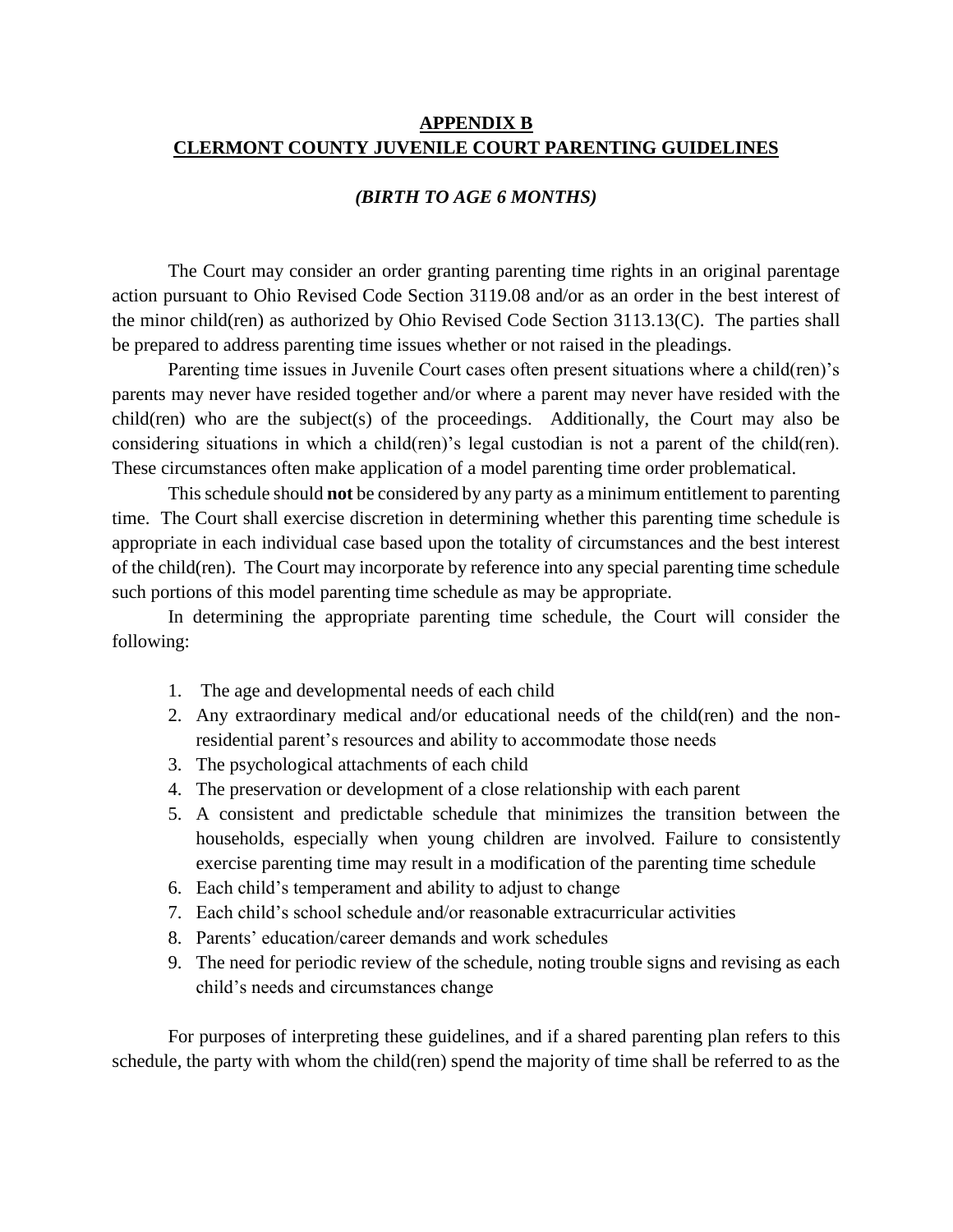residential parent and the other parent as the non-residential parent, provided that the shared parenting plan does not contain any provisions to the contrary.

The best parenting time schedule is your own plan, entered into by mutual agreement and cooperation.

However, if you cannot agree, the Court has designed this plan to ensure that your child(ren) will have frequent and consistent contact with both parents.

# A. **STANDARD PARENTING TIME SCHEDULE:**

- (1.) The non-residential parent shall be entitled to parenting time with the child(ren) for a maximum of three (3) days per week. Each visit shall take place at the home of the residential parent, under the supervision of the residential parent or a suitable adult of his/her choosing. The supervisor shall be the only person present during the parenting time between the non-residential parent and the child(ren). Each visit shall be no more than two (2) hours in duration.
- (2.) Unless otherwise agreed by the parties, the parenting time shall take place in accordance with the following schedule: every Sunday from 2:00 P.M. until 4:00 P.M.; and every Tuesday and Thursday from 5:30 P.M. until 7:30 P.M.
- (3.)The non-residential parent shall bring no other person(s) to the parenting time unless otherwise agreed between the parties.

# B. **HOLIDAY PARENTING TIME:**

Unless otherwise agreed between the parties, there shall be no holiday parenting time provided in this schedule.

# C. **EXTENDED PARENTING TIME:**

Unless otherwise agreed between the parties, there shall be no extended parenting time provided in this schedule.

# D. **RULES REGARDING PARENTING TIME:**

**1. Illness:** Parenting time shall be provided to the non-residential parent even if the child is ill, unless the child is hospitalized or a physician has recommended in writing that the child not be exposed to anyone outside the residential parent's home, in which event the residential parent shall notify the non-residential parent no later than 24 hours after the hospitalization or the physician's recommendation. Any weekend parenting time that is missed pursuant to this provision shall be made up the weekend following the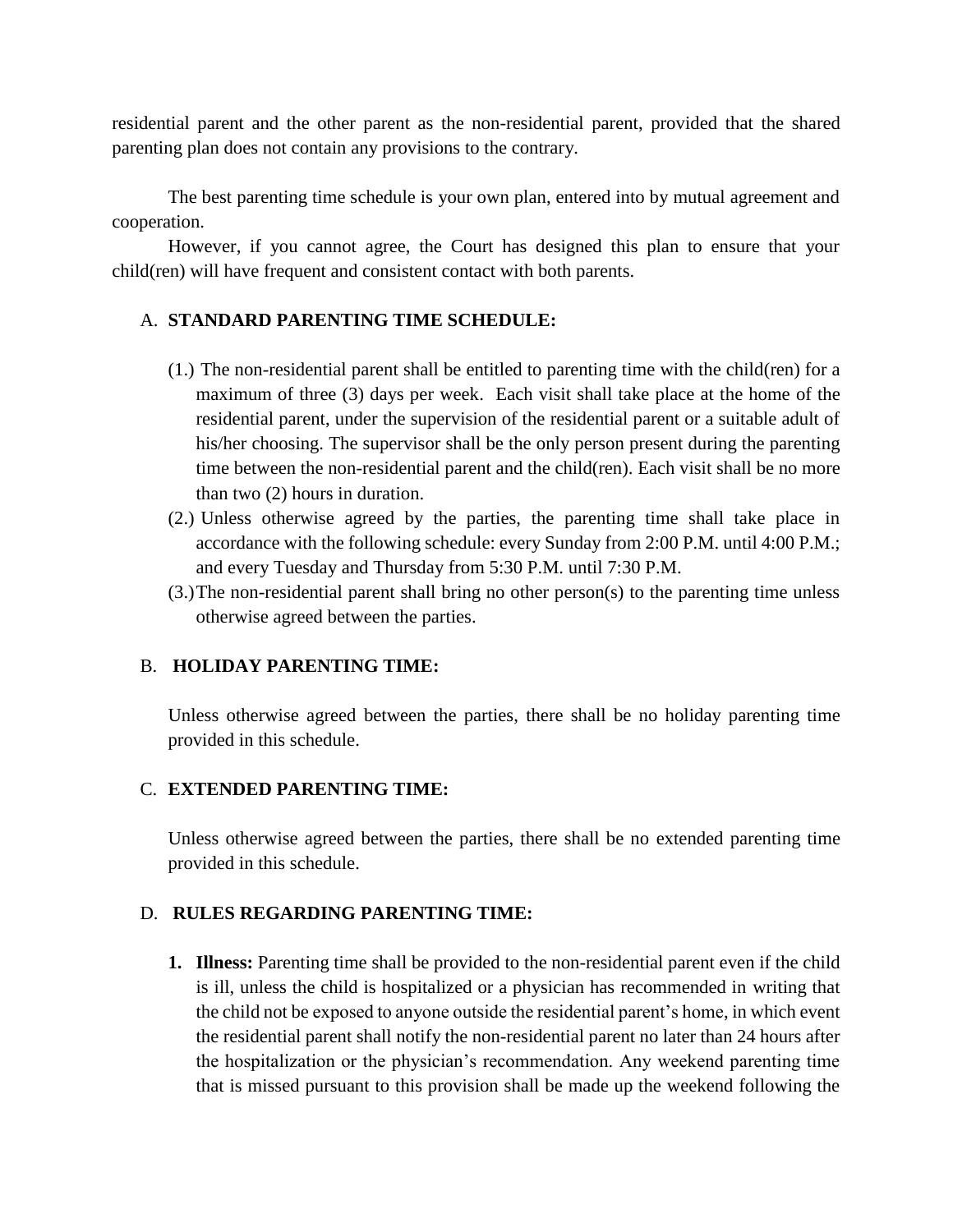child's release from hospitalization or the expiration of the physician's recommendation.

- **2. Cooperation:** Each parent shall refrain from criticizing the other parent, or arguing with the other parent, in the presence of the child(ren). Each parent shall refrain from discussing the court proceedings with, or in the presence of, the child(ren).
- **3. Exchange of Address, Email, and Phone Numbers:** Unless otherwise ordered by the Court, each parent shall keep the other parent informed of his/her current address, email, and telephone number and a telephone number where the child(ren) may be reached. Any changes in any of the foregoing shall be provided to the other parent no later than 24 hours after such changes.
- **4. Grace Period:** The non-residential parent shall be entitled to a grace period of thirty (30) minutes at the commencement of his/her parenting time. In the event that the nonresidential parent exceeds the grace period, that period of parenting time shall be forfeited unless prior notification and arrangements have been made between the parents. An exception to the forfeiture provision is where the non-residential parent suffers an unavoidable vehicle breakdown or other delay en route and he/she promptly notifies the residential parent by telephone of the delay. Repeated violations by either parent without just cause shall be grounds for granting a modification of the parenting time schedule.
- **5. Make up time:** Make up time shall be provided to the non-residential parent if the child(ren) or the residential parent is not available at the commencement of the scheduled parenting time, or if the residential parent denies the scheduled parenting time without just cause. All make up days shall be rescheduled and exercised within thirty (30) days of the date of the denial of said parenting time.
- **6. Notification of Medical Issues:** Each parent shall notify the other parent immediately (defined as no later than 1 hour after the event or discovery of the issue) of any medical emergency or significant medical issue or event that necessitates professional medical care. The parent shall first attempt to contact the other parent by phone; if unable to reach the other parent, he/she shall send a text message.
- **7. Relocation Notice:** Pursuant to Ohio Revised Code Section 3109.051(G), the parents are notified as follows: If the residential parent intends to move to a residence other than the last residence of court record, he/she shall file a notice of intent to relocate with the Court. Except as provided in Ohio Revised Code Section 3109.051(G)(2), (3), and (4), a copy of such notice shall be mailed by the Court to the non-residential parent. On receipt of the notice, the Court, on its own motion or on a motion filed by the nonresidential parent, may schedule a hearing with notice to both parents, to determine whether it is in the best interest of the child(ren) to revise the parenting time schedule for the child(ren).
- **8. Records Access Notice:** Pursuant to Ohio Revised Code Section 3109.051(H) and 3319.321(B)(5)(a), the parents are notified as follows: Except as specifically modified